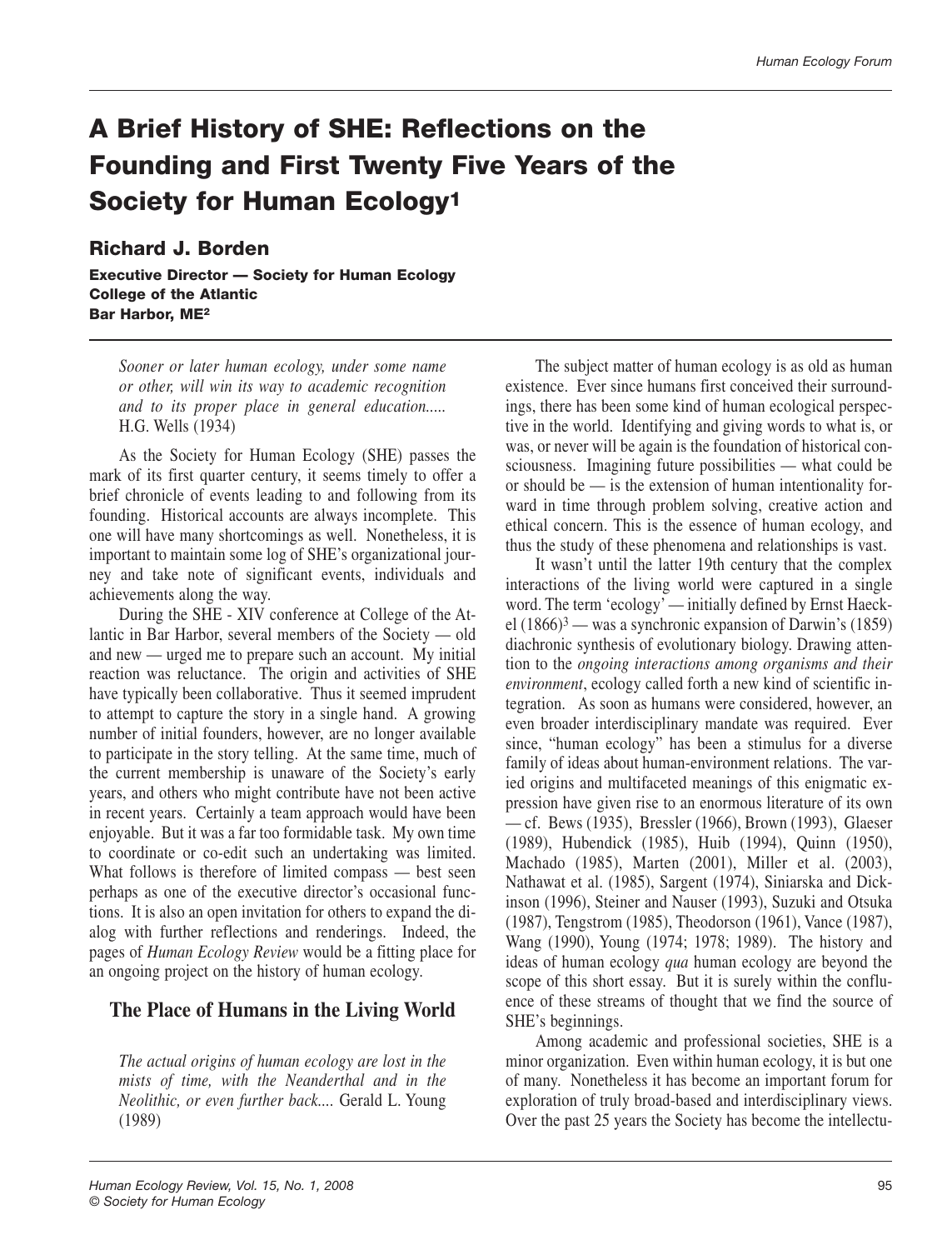al home for an extraordinary and dedicated group of individuals. Any society is composed of people. The focus of this review is therefore the *social dimensions* of SHE — the people who have made things happen and the contributions they have made.

# **Beginnings: Mission and Aims4**

In the spring of 1979 a handful of people held a dinner party at L'Escargot Restaurant on Connecticut Avenue in Washington D. C. The topic of their conversation was the need to fashion a distinctive and bona fide interdisciplinary group for professionals concerned with the complex problems of which humans are a part. Their underlying aim was to extend the integrating framework of plant and animal ecology to create a fuller understanding of the place of humans in nature — and to do this under the name of human ecology. Forging such a society, they realized, would be counter to conventional pressures, both conceptually and organizationally. It would require expertise from a broad range of disciplines and people who were inclined to work together to embrace the problems and possibilities of a livable future.

At a second meeting later that year at the University of Maryland, a larger group of founders began to construct and adopt a set of bylaws and to elect a first slate of officers. The first board of officers included Guido Francescato of the University of Maryland as executive director, along with Wolfgang Preiser of the University of New Mexico, Bill Loring from the Centers for Disease Control, Ann Eward from Michigan State University, and Frederick Sargent from the University of Texas School of Public Health as the first president. Also present were: Gerald Young from Washington State University, Dan Rose from the University of Pennsylvania, Joseph Valadez from the University of Maryland, John Krummel from the Tennessee Valley Authority, and Anthony Nevelle from the Smithsonian Institution.

Documents of incorporation to establish the Society for Human Ecology (SHE) as a not-for-profit educational and research organization were prepared and plans were made for the First Pan-American Conference on Human Ecology to be held in 1981 at the Pan-American Center for Human Ecology and Health in Toluca, Mexico. Official incorporation was received in the State of Maryland in 1981. But due to the unexpected death of Frederick Sargent and some other difficulties, plans for the first conference had to be cancelled. Wolfgang Preiser was soon selected as president, and planning was renewed. A retrospective statement of the founding mission was offered by Preiser (1986)5

*It was soon realized that founding a Society for Human Ecology would be a difficult undertaking*

*considering the fact that in the United States similar attempts in the past had failed. On the other hand, European efforts in this direction were beginning to take shape, mainly those of the Commonwealth Human Ecology Council (CHEC) based in London, England, and the International Organization of Human Ecology (IOHE) based in Vienna, Austria.*

*The legacy of the late 1960s movements and the increasing trend towards highly specialized disciplines without adequate understanding of their relationships or effects upon each other prompted the foundation members of SHE to pursue Society objectives that were first focused on the United States, but were later to be expanded to include concerns relating to other countries, including nations in the Third World. The underlying motivation was a sense that a broader perspective and holistic view of the world was needed, linking humans both to the natural and built environments. This viewpoint incorporated the traditional ecological disciplines with those that were merging in the late 1970s, focusing on the effect of humans on the built environment, and vice versa.*

*Consequently, a working definition of human ecology for the purposes of the Society was based on the hope of the Society's founders that the term "Human Ecology" could be understood to be more comprehensive than other possible terms.*

# **A Personal Perspective**

I was not a member of that initial group. My connection to human ecology stems from my position at the time as a faculty member and chief academic officer at College of the Atlantic. COA was founded in 1969 as the first college in the U.S. to offer a single interdisciplinary degree in human ecology. At the time, my day-to-day concerns were focused on how a small non-departmentalized faculty could create a rigorous and relevant undergraduate curriculum in human ecology. In time I began to look outside the institution for ideas, for support, and of course, for new colleagues.

It was in 1982 that I discovered the existence of the newly forming Society. I had just read Gerald Young's review of the conceptual development of human ecology in *Advances in Ecological Research* (Young 1974). I telephoned him in his office. He was, he said, just about to call me. Having recently heard of COA, he was curious to find out about our ideas and curricular approaches to human ecology. He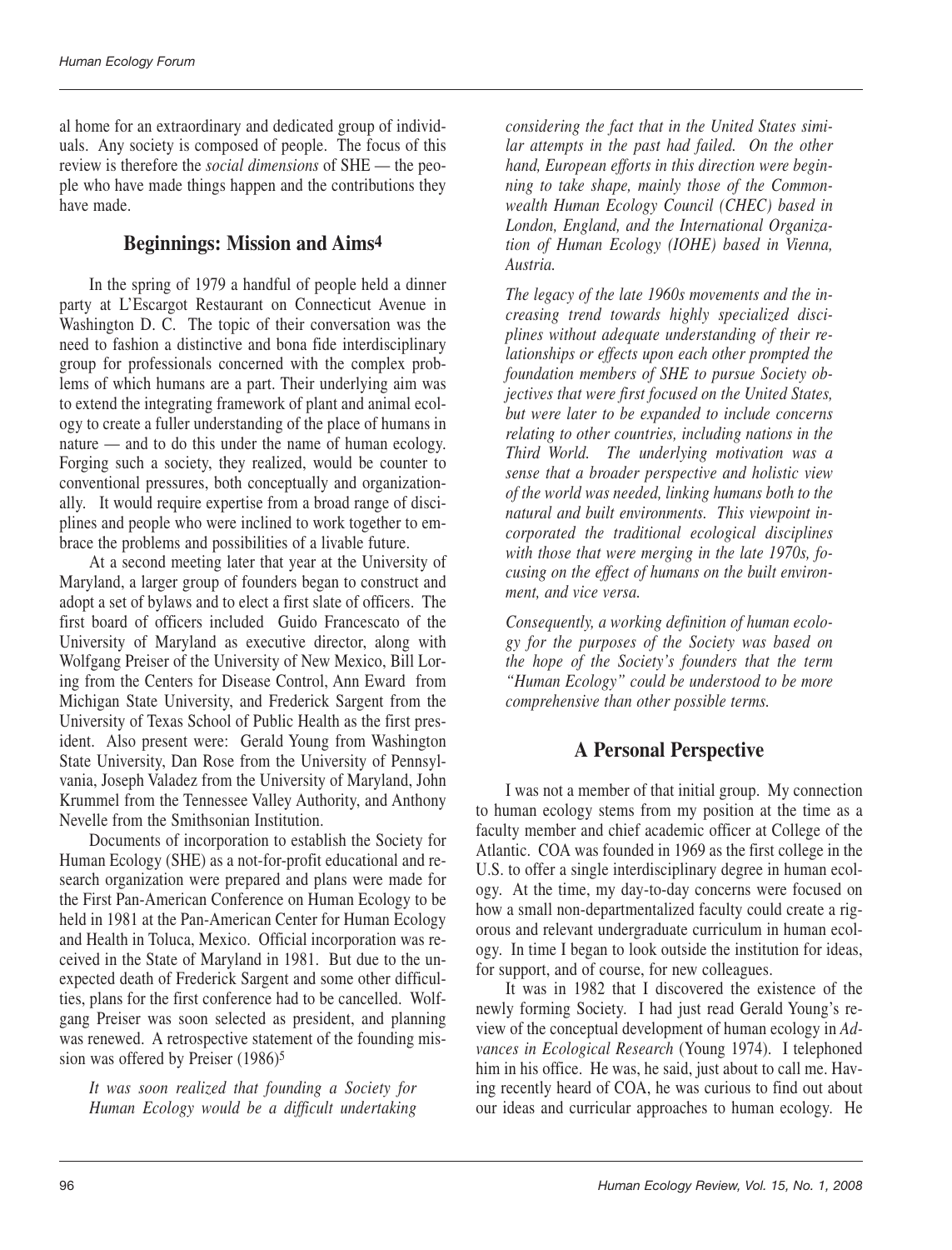described what was taking place elsewhere, and before long, I had talked with most of the people who attended that dinner party three years earlier in Washington.

Not long thereafter, in the summer of 1983, there was a major fire at my college. It destroyed the main building, including our library, science labs and most of the faculty offices. This was a difficult time. Nonetheless, the spirit of the college was strong and we were soon on our way to rebuilding. In October 1983, Wolfgang Preiser came to Bar Harbor to visit me on a beautiful weekend. As we stood looking out at the ocean — next to the enormous hole in the ground that had been the heart of the college — we pledged to do our best to carry on the making of this association. Before he left, we drove together to the top of Cadillac Mountain to continue our discussion and to view the sunset. Just before leaving the parking lot, Wolf jumped out of the car and ran around behind to open the trunk. In a moment he returned with two stemmed wine glasses and a bottle of red wine, which he opened and proposed a toast to the future of our partnership and the Society.

I was then invited to fill the position of vice-president (pro tempore) which had been left open by Wolf's move into the presidency. That was my start on this journey. Between then and now a great deal has happened. What I would like to do here is to sketch what I know of SHE's brief history; to review activities and accomplishments of the Society; and to recognize some of the individuals who have played significant roles in these developments.

# **Getting Started — Plans and Initial Activities**

A review of SHE's activities begins with the commitment by the Board in 1983 to build a network of interested people. It was already evident these interests were not restricted to locations within the U.S. Indeed, it appeared that in many ways we were well behind the accomplishments of others elsewhere in the world. Consequently a two-pronged approach was adopted. On the one hand, we began by contacting established human ecology programs around the U.S. and other interested colleagues. These leads were used to develop a referral list of individuals and institutions to build a membership pool. At the same time, we searched for people and programs in other countries working under the name of human ecology. Both of these goals were supported by small organizational development grants from the Exxon Foundation and the Continental Group.

The first product of these efforts was publication of a *Directory of Human Ecologists* (Borden 1984). It contained the names and brief biographies of some 250 scholars, researchers and professionals from various applied fields across the U.S. and abroad. Funds from the Exxon grant also supported my own travel to Europe in the summer of 1984 where I visited a dozen human ecology centers — including the leaders of the Commonwealth Human Ecology Council (CHEC) and the Nordic Society for Human Ecology. Based on these contacts and the encouragement they provided, the Society re-instituted plans for its first meeting, this time hosted by Guido Francescato and held at the University of Maryland.

## **SHE I — "A Gathering of Perspectives"**

By all measures, the First International Conference of the Society for Human Ecology in April 1985 was a success. Participants from as far away as Europe and Australia met and debated a wide range of programmatic and conceptual issues. Invited keynote presentations were given by Stephen Boyden, Australia National University; Britta Jungen, Gothenburg University, Sweden; Garrett Hardin, University of California-Santa Barbara; Amos Rapaport, University of Wisconsin; Philip Stewart, Oxford University, UK; and Christopher Nuttman and Anthony Vann, Huddersfield Polytechnic, UK. These and other papers from the meeting were published in a special volume by the Society (Borden et al. 1985). At the end-of-conference business meeting, I was elected SHE's third president. Energized by the success of these discussions and the enthusiasm of participants, a second international conference was planned for October 1986 at College of the Atlantic in Bar Harbor, Maine.

## **SHE II — "Research and Applications"**

By then networking had expanded to yield conference participation from over 20 countries and five continents. Keynote presentations were made by Andrew Vayda, Rutgers University; Zena Daysh, Commonwealth Human Ecology Council, UK; Paulo Machado, Former Minister of Health, Brazil; Torsten Malmberg, Lund University, Sweden; and William Carpenter, College of the Atlantic. As COA's provost, I was able to suspend classes and arrange for the full participation of faculty and students. The proceedings from that meeting were again published by the Society (Borden et al. 1988).

Another significant step in the area of publications was taken with the offering of the journal *Human Ecology*, published by Plenum Press, at a discount to members. Also at about this time, the first issue of *Human Ecology Bulletin* was launched. Its purpose was to provide a printed forum for the exchange of ideas among members and for keeping the growing group appraised of SHE's networking progress. I served as editor from 1985 to 1987, but much of the contents were drawn together by a small, but active editorial board. For the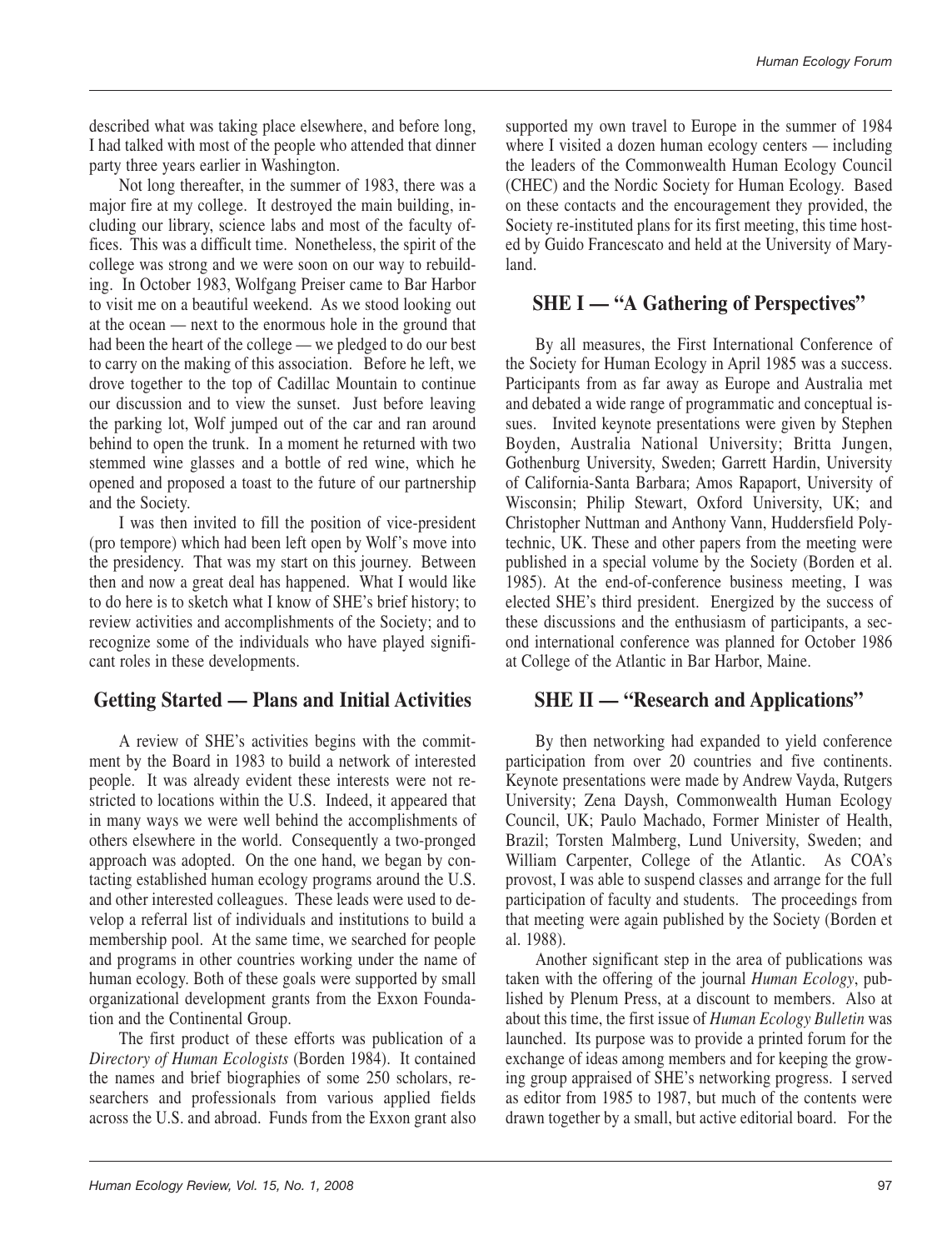next couple of years (1987-1990), the *Bulletin* was edited by Suzanne Sontag and Richard Hurst of Michigan State University. It proved an invaluable tool for keeping us up to date on the numerous and frequently isolated human ecology undertakings in various locations, as well as serving as a line of communication among members.

## **In Search of Structure**

At the close of the SHE II conference in Bar Harbor, a decision was made to hold the next meeting on the west coast. Jeremy Pratt, who had replaced Guido Francescato as executive director, found a venue at the Golden Gate National Recreation Area just outside of San Francisco. In the summer of 1987 the conference committee polled the network for general and specific suggestions on how to organize the program. More than 100 proposals were received. In a day-long meeting at the University of Maryland in October, the committee and board members attempted to pull the varied suggestions into a coherent program.

When the call for participation was sent out, we were flooded with submissions. All of them were interesting. All were in concert with the overall theme. Yet all together it was just too much to put into a meeting that would amount to more than just a schedule of conventional paper readings in multiple conflicting sessions. They would not, it seemed, do what was needed most — integrate our mutual understanding and suggest its uses. After three days of intensive review and discussion the following spring, it was decided to turn the whole process on its head. The conference committee met with Peter Gibb of Interaction Associates and elected to run the risk of departing from the standard mode of individualized presentations to one of full-fledged interaction, guided by a team of professional facilitators from Interaction Associates.

#### **SHE III — "Collaboration in Human Ecology: Interdisciplinary – Integrative – International"**

The Third International Conference of the Society for Human Ecology was held October 7-9, 1988. Donald B. Straus — past-president of the American Arbitration Association — opened the proceedings with a keynote address on "Decision-Making and Human Ecology." Emphasizing the "threshold" condition of human ecology as a perspective and as a profession, he challenged us to address, as a single body, three questions: "What is the current status of human ecology?," "What are our visions for its future?" and "What steps can take us from where we now are to where we want to be?" This became the agenda for the next three days. In an accor-

dion-like process, conference participants moved back and forth between small group discussions and interactive plenary sessions — all done in highly participatory, facilitationcollaboration style. Four invited commentators — Ulrich Loening, University of Edinborough, UK; Raymond Dasmann, University of California-Santa Cruz; Susan Lees, Cleveland State University, and Joseph Meeker, Institute of Human Ecology — knit the process together with individual perspectives at the start and end of each day.

# **Finding Our Feet**

It must be remembered — at that time — flip-chart, collaboration methods were just beginning to be applied as a group decision-making methodology. Interaction Associates was one of the leading pioneers of collaboration techniques. They had already established themselves in a variety of community and business settings. But facilitated meetings were still largely unfamiliar within the academic world. To break from the traditional "standard paper presentation" format was a risky venture.

The meeting was a radical departure from the usual organization of scholarly get-togethers. It would be an understatement to characterize the climate of the group on the first day as merely 'befuddled' or 'frustrated.' But thanks to the extraordinary skill of Interaction Associates facilitators, we gradually worked through the initial skepticism; and by the end of meeting — in a truly unprecedented fashion — the group arrived at a powerful consensus on several concrete and useful outcomes. Not only had participants engaged with colleagues they might otherwise not have shared ideas, the Society itself created a working structure for next steps in the form of on-going working groups. The themes that emerged — many still at the core of subsequent meetings — included: sustainability, economics, education, health, environmental consciousness, applied human ecology, theory and paradigms, and the future of human ecology. A summary of SHE III conference proceedings and recommendations were published under the title: *Human Ecology: Steps to the Future* (Pratt et al. 1990).

During this period SHE began to co-sponsor symposia within the professional meetings of other organizations, e.g., the American Association for the Advancement of Science (AAAS), the International Association for Impact Assessment (IAIA), and the Environmental Design Research Association (EDRA). SHE representatives also served as keynote speakers and session chairs at various human ecology events, including, the Human Ecology Commission of the International Union of Anthropological and Ethnological Sciences (IUAES), the European Seminars on Education sponsored by UNESCO and the European Association of Human Ecology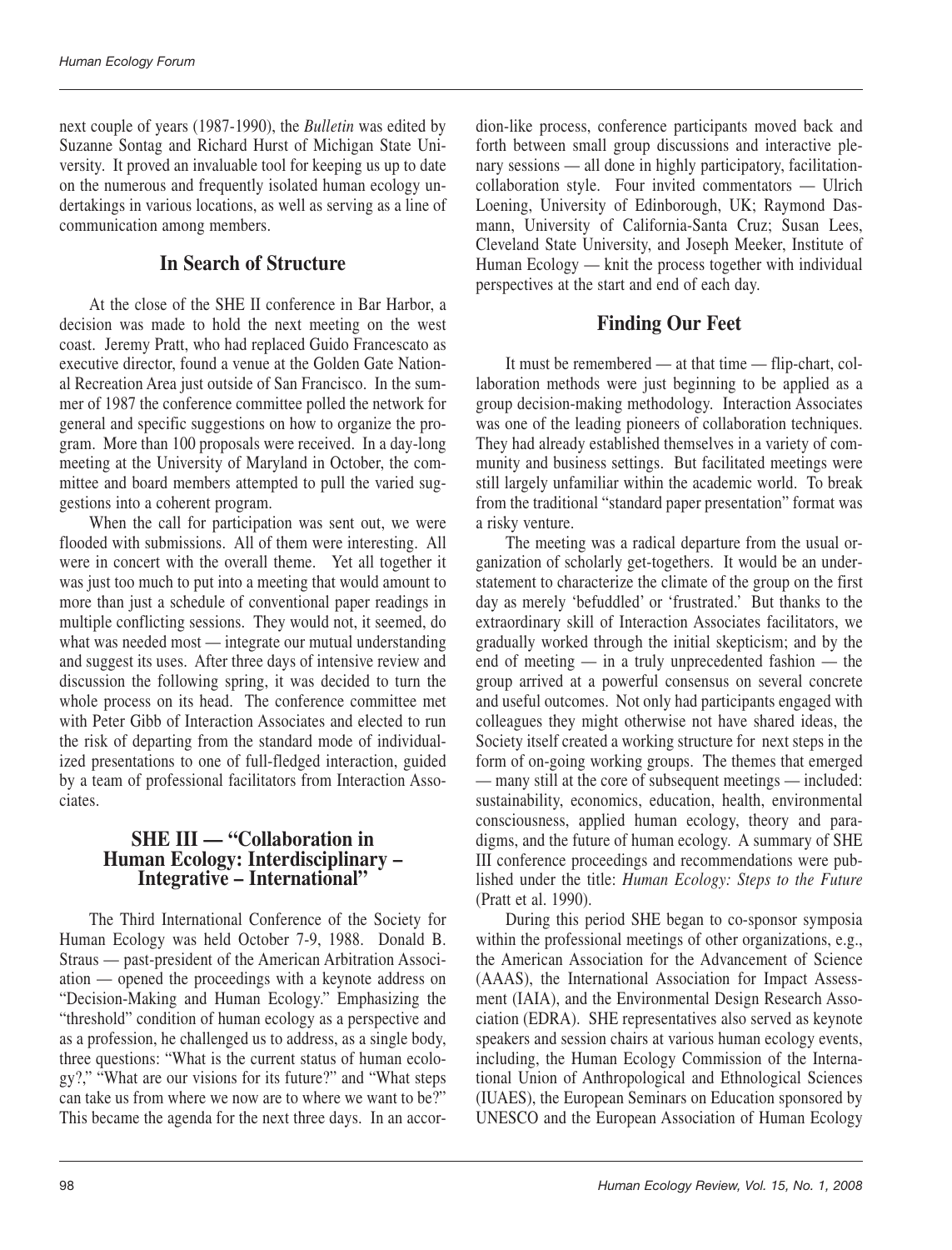(EAHE), the Commonwealth Human Ecology Council (CHEC), the Institute of Ecosystem Studies (IES), the Nordic Society for Human Ecology, the International Organization of Human Ecology (IOHE) and the First Latin American Conference on Ecology (see, for example, Bernis and Sandin 1987; Daysh et al. 1991; Gudynas and Xalambri 1992; Mc-Donnell and Pickett 1993; Polunin and Burnett 1990; Susanne et al. 1989).

#### **An Emerging Pattern: Conferences, Publications, Networking**

The foundation for SHE was now taking shape. A core group of leaders had formed representing a broad array of academic institutions, professional organizations and applied fields — nationally and internationally. At the San Francisco meeting, Gerald Young from Washington State University became SHE's fourth president. In discussions at the close of that meeting two ideas emerged. First, an 18 month cycle of Spring/Fall meetings seemed to make sense. It gave conference organizers sufficient time to prepare a meaningful agenda and, in part, overcame some of the inevitable conflicts with other professional meetings. Second, the shift from east to west coast had clearly brought together a new population of colleagues. With Gerry on the west coast, however, there was some concern about holding two back-to-back meetings in the same region. As the question of other sites was explored, several members from Michigan State University offered to host a Midwest meeting for SHE IV. Along with Gerry, Suzanne Sontag from MSU's College of Human Ecology and Scott Wright from the University of Utah shared the leadership role. Jonathan Taylor from the USGS National Ecology Research Center in Ft. Collins, Colorado assumed the executive director position, replacing Jeremy Pratt.

## **SHE IV — "Human Ecology: Strategies for the Future"**

Plans were set for an April 20-22, 1990 conference at the Kellogg Center on the campus at Michigan State University. Invited keynoters, in addition to Gerry's presidential address, included Margaret Bubolz from Michigan State, Lester Milbrath from SUNY-Buffalo, and the University of Georgia's Frank Golley, who was also executive director of the International Association of Ecology (INTECOL). The conference structure for SHE IV conformed to the working themes and strategic outcomes from SHE III. Paper sessions were organized around many of the recommended themes e.g., theoretical issues, education, health, applied human ecology and so forth — as well as several emerging topics. As with prior conferences, a volume of selected papers was published by

SHE with additional support from MSU's College of Human Ecology (Sontag et al. 1991).

SHE IV opened new doors in several important directions. On the one hand, it created our first formal link with one of the leading land-grant human ecology programs (This began in the late 1960s and early 1970s when Cornell and Michigan State reorganized their former home economics programs under the new vision of human ecology — which was followed by many other institutions). On the other hand, through Frank Golley's generosity, an offer was extended to begin formal cooperation between SHE and INTECOL (Those familiar with the history of human ecology will appreciate the significance of a long overdue resolution of the separation between human and biological ecologists. This bridge-building opportunity was a substantive interdisciplinary step as well as an international breakthrough).

Within the session on international networking — which was well-attended by other international human ecology organizations — plans were finalized for organization of an International Symposium on Human Ecology within the Fifth International Association of Ecology (INTECOL) Congress in Yokohama, Japan in July 1990. In addition, an invitation was accepted to hold the Society's next meeting (SHE V) in Europe, as a part of a major international human ecology conference hosted by Gothenburg University in Sweden.

At the conference business meeting, Gerald Young completed his term as president. Susanne Sontag, chosen as first vice-president (president-elect) at SHE III, became the fifth president of SHE. Regrettably only a few months later, in September, Suzanne had to resign from the board for personal reasons. In accordance with the bylaws, Thomas Dietz from George Mason University — newly-elected as first vice-president — agreed to move ahead to fill the unexpired term. One of Tom's first actions was the establishment of a partnership with a new academic publication from JAI Press, *Advances in Human Ecology*, edited by Lee Freese at Washington State University. This was offered to SHE members at a reduced rate, as was already being done with the Plenum Press journal *Human Ecology*. In cooperation with Torsten Malmberg of the Nordic Society for Human Ecology, SHE also co-sponsored and launched an internationally edited monograph series entitled *Acta Oecologiae Hominis*. The *Acta*, which began with three excellent theoretically focused issues — from Gerald Young, Napoleon Wolanski and Torsten himself — has since discontinued publication.

A second edition of the *International Directory of Human Ecologists* was also released. The new edition, numbering more than 200 pages, was accompanied by a cross-referenced topical index of each person's entry (Borden and Jacobs 1989). Substantial credit for this achievement — as for all of SHE's early publications — belongs to Jamien Jacobs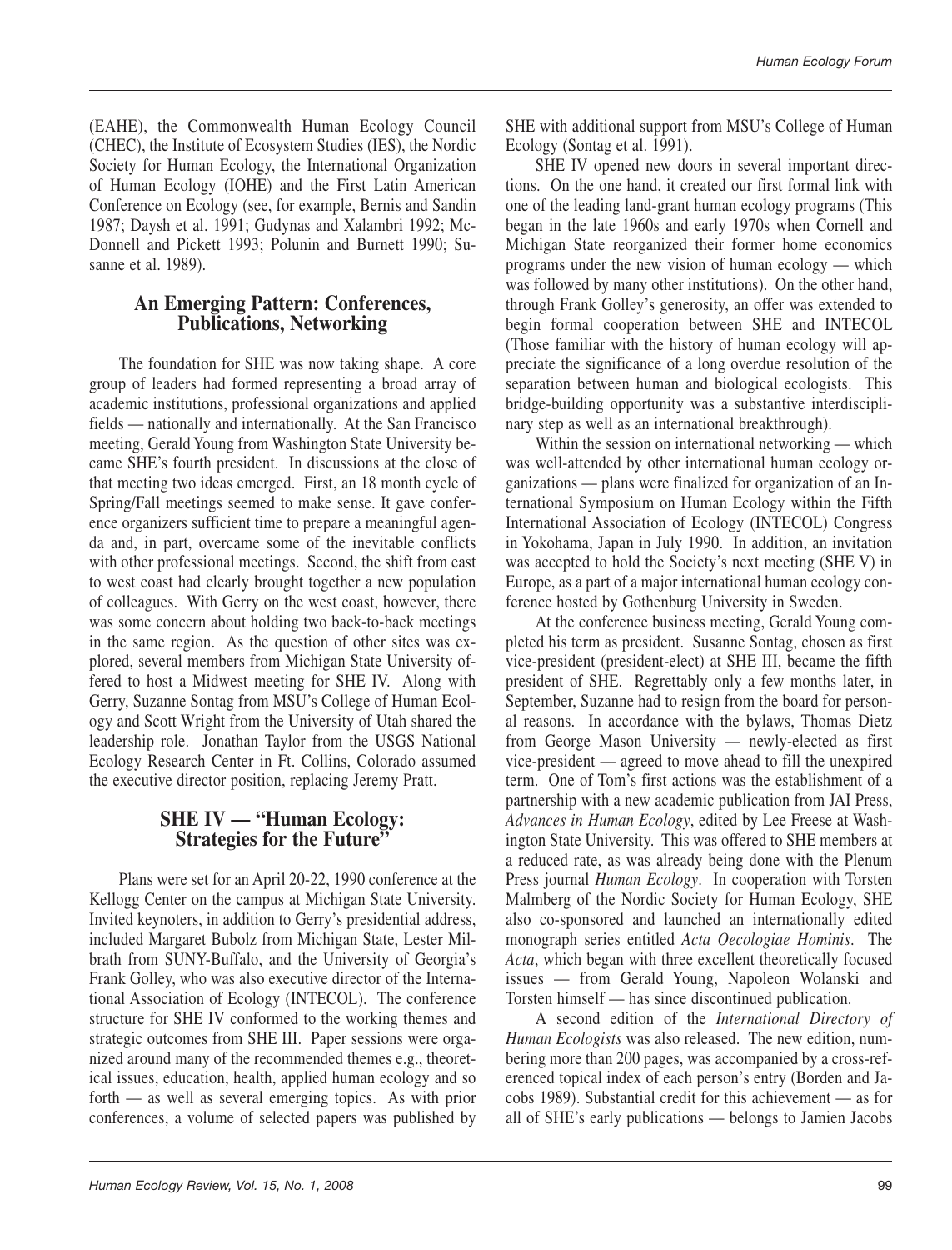who took her student internship with the Society in 1985-86, and continued to work on SHE projects for the next three years. At the end of 1990 the *Bulletin* moved again, with Gerry Young and Greg Guagnano from George Mason as the new editors. Finally, the INTECOL human ecology symposium, organized at SHE IV's international forum, brought together a diverse cross-section of international perspectives in Yokohama later that summer. Each presentation was prepared in manuscript form and published by the Free University of Brussels Press (Suzuki et al. 1991).

# **SHE V — Stepping into the World**

The conference at Gothenburg University, "Human Responsibility and Global Change" took place July 9-14, 1991. It was an enormously successful event with delegates from more than 40 countries. The meeting was sponsored by the university's Human Ecology Section — established in the early 1970s, and recognized as one of Europe's premier undergraduate and graduate level programs. The six days of activities included individual presentations across a wide range of themes, in as many as  $11$  simultaneous sessions. These were further augmented by long days, engaging dinner parties and delightful field trips. Opening ceremonies combined welcoming events with substantive introductions from leading human ecologists, including Britta Jungen and Emin Tengstrom, co-founders of the Gothenburg program. Tom Dietz, Gerald Young and I were given special functions within the overall event: each of them as keynoters, and myself as the final summary address.

One of the main goals in Gothenburg was international collaboration in human ecology. A special forum, arranged in part by SHE, was scheduled for exploring opportunities. At the time, Eva Ekehorn was SHE's third vice-president, a position specially designed to facilitate international linkages. Efforts were made to assure good attendance from human ecology organizations around the globe — some large and old, and others rather small and new. Leaders from some of the groups, in preparation for the meeting, had outlined an informal agreement addressing the need to establish either a single umbrella organization, or to at least establish reliable guidelines for partnerships and collaboration. Alas, once everyone was together and face-to-face, the task proved more difficult than anticipated. One of the oldest organizations, the International Organization for Human Ecology (IOHE) — under the direction of Helmit Knötig, Vienna University of Technology — was viewed by some participants as a pre-existing solution to the issue. For others, however, the IOHE was seen as too formal or inflexible. Various additional debates also ensued. In the end, concrete recommendations on how to coordinate organizationally or support joint membership of individuals could not be reached.

One important thing was accomplished. Everyone did agree that compilation of a directory outlining each organization's respective mission, structure, membership, activities and publications would be valuable to all. Eva volunteered to undertake the task and completed it in short order. The resulting directory, which summarized the above mentioned categories across 15 highly diverse human ecology professional groups worldwide, was shared among all organizations and published as a special section in SHE's *Human Ecology Bulletin*, the Nordic Society's *Humanoekologi*, and probably elsewhere as well (Ekehorn 1992).

The meeting in Gothenburg was a high water mark for human ecology internationally. The published proceedings contained a rich cross section of human ecology thinking by many of the field's leading scholars and practitioners (Hansson and Jungen 1992). Participants engaged with colleagues they otherwise would never have met, and many of these relationships have continued and grown.

# **Limits of Growth**

Participation by SHE's U.S. members at Gothenburg was limited. It was an expensive and distant venue. While enriching for all who did attend, it became an important lesson at another level. Following the meeting in Sweden, some of the momentum built by the Society's first four conferences was receding. The predictable cycle of meetings had been interrupted; interpersonal networking and communications showed signs of fading. Perhaps most important, membership was in decline. It was recognized that SHE's revenues were based on a regular schedule of meetings that stimulated and sustained membership dues critical for future events and publication costs. While SHE was definitely international in scope and activities, most of its paid members were still based in the U.S.

In the fall of 1991 SHE's board members met at the Snowbird Ski and Summer Resort just outside of Salt Lake City. Scott Wright had negotiated an economical opportunity to use the resort's facilities during the October shoulder season the following year. With Tom and Scott's direction, the board commenced plans for a SHE VI meeting. This interim board meeting also focused on some shortcomings of the existing board structure and a corresponding need for modification of the bylaws. Over the next months, ideas about a more effective structure were exchanged among officers and members. In August 1992, Jonathan Taylor sent a two-part ballot to the membership: for adoption of bylaws changes to restructure the board; and election of a new slate of officers and directors.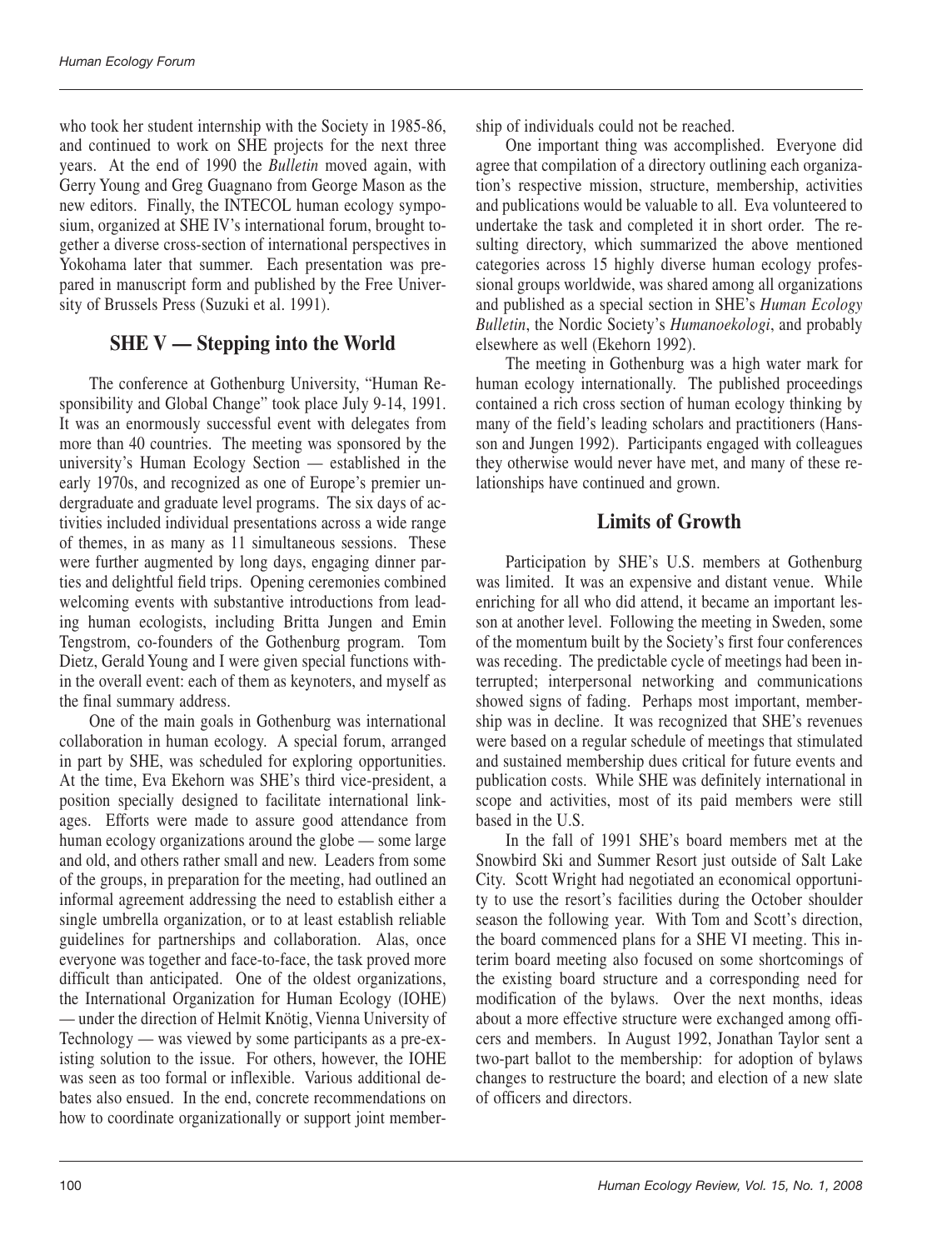#### **SHE VI — "Human Ecology: Crossing Boundaries"**

The October 1-4, 1992 meeting at Snowbird — like SHE IV — was a blend of keynote presentations, organized symposia, open-format discussions and contributed papers. An opening keynote on the relation between ecology and human ecology was given by Peter Richerson, University of California-Davis. The next day, David Orr as luncheon speaker, summarized his new book *Ecological Literacy* (Orr 1992) and led a discussion on ecological education. A closing plenary was delivered by Selene Herculano from Brazil's Universidade Federal Fluminense — one of the co-organizers of the Earth Forum in Rio. The overall program contained an excellent collection of presentations. Symposia and roundtable sessions reflected SHE's growing appeal to colleagues interested in integrative theory and methods, as well as many emerging directions within applied human ecology. Of special importance, it achieved the goal of rebuilding paid memberships revenues needed for the Society's commitment to publications.

At the business meeting, ballot responses firmly supported the proposed bylaw changes. Henceforth, half of the officers would be selected on alternating terms — in staggered elections tied to every other conference cycle. The council of representatives, previously appointed by the board, was replaced by four "at-large" board members also chosen by staggered elections. These modifications gave clearer functions to each board position, eliminated full board turnover at each meeting and simplified nominating and balloting procedures. Board composition had previously been 22 members (five elected and 17 appointed). This was reduced to 17 members (nine elected and eight appointed), with a 50% turnover in each cycle. Under the new arrangement, Tom Dietz remained president and Pete Richerson became first vice-president. A proposal was also adopted for publication of proceedings of selected papers. The final volume, more than 450 pages in length, appeared the following spring and was the largest ever produced by the Society (Wright et al. 1993).

On October 2, 1993 a special meeting of the board was held in Fort Collins, Colorado. The agenda included preliminary programming for SHE VII, examination of membership fees and benefits, and construction of the next election ballot. A decision was also made to discontinue the *Human Ecology Bulletin*. In its place, the Society would create a more comprehensive professional journal. Various titles were discussed. The final choice was *Human Ecology Review*, with Jonathan Taylor and Scott Wright as founding co-editors. The *Review* was to have a four-part format: the "forum" — a featured essay accompanied by invited commentary and dialogue; a "research" division for peer-reviewed articles; a "book review" section on contemporary human ecology, and a "news and views" portion to continue the functions of the former Bulletin. To help get *HER* off to a good start, Jonathan requested to step down as executive director at SHE VII. Mel Coté, from College of the Atlantic, was selected by the board to assume the position at the time of the forthcoming conference.

The first issue of *Human Ecology Review* appeared in the winter/spring of 1993/94. The forum feature was the provocative article, "Can Selfishness Save the Environment" by Matt Ridley and Bobbi Low, which appeared earlier that summer in *Atlantic Monthly* (Ridley and Low 1993). This was accompanied by 14 diverse commentary pieces and an authors' response. The other three sections were equally well developed. From this altogether propitious start, *HER* has continued to grow in circulation and quality as a mainstay of SHE's scholarly accomplishments.

#### **SHE VII — "Progress Through Integrative Perspectives"**

The momentum gathered in Snowbird continued with SHE's return, for a second time, to Michigan State on April 21-24, 1994. Bob Griffore and Margaret Bubolz designed a rich and varied program. Core themes were well represented — from philosophy, community and education — to sustainability, management and aesthetics. More than 160 participants contributed to the program in six simultaneous sessions comprised of over 50 symposia and paper sessions. To permit this level of participation within the Kellogg Center's facilities, keynotes were limited to only two: Paul Stern from the U.S. National Research Council who spoke on "Altering the Course of Anthropogenic Environmental Change" and an address by Bobbi Low, University of Michigan, on "The Behavioral Ecology of Conservation."

At the business meeting Pete Richerson assumed the president's position and Joanne Vining, University of Illinois, was elected first vice-president. Mel Coté took over as executive director, relocating the central office from Colorado to Maine. A full agenda of issues was explored within the new board structure, including renewed proposals to seek formal, co-operative relations with several major U.S. and international organizations. Plans for SHE VIII were also discussed and Nancy Markee from the University of Nevada-Reno volunteered to be local arrangements chair for a conference in her region, with Pete Richerson and Tom Dietz as program chairs.

Scott Wright volunteered to be editor-in-chief for a volume of selected papers with a team of co-editors. Published by SHE, the final volume contained 42 selected papers from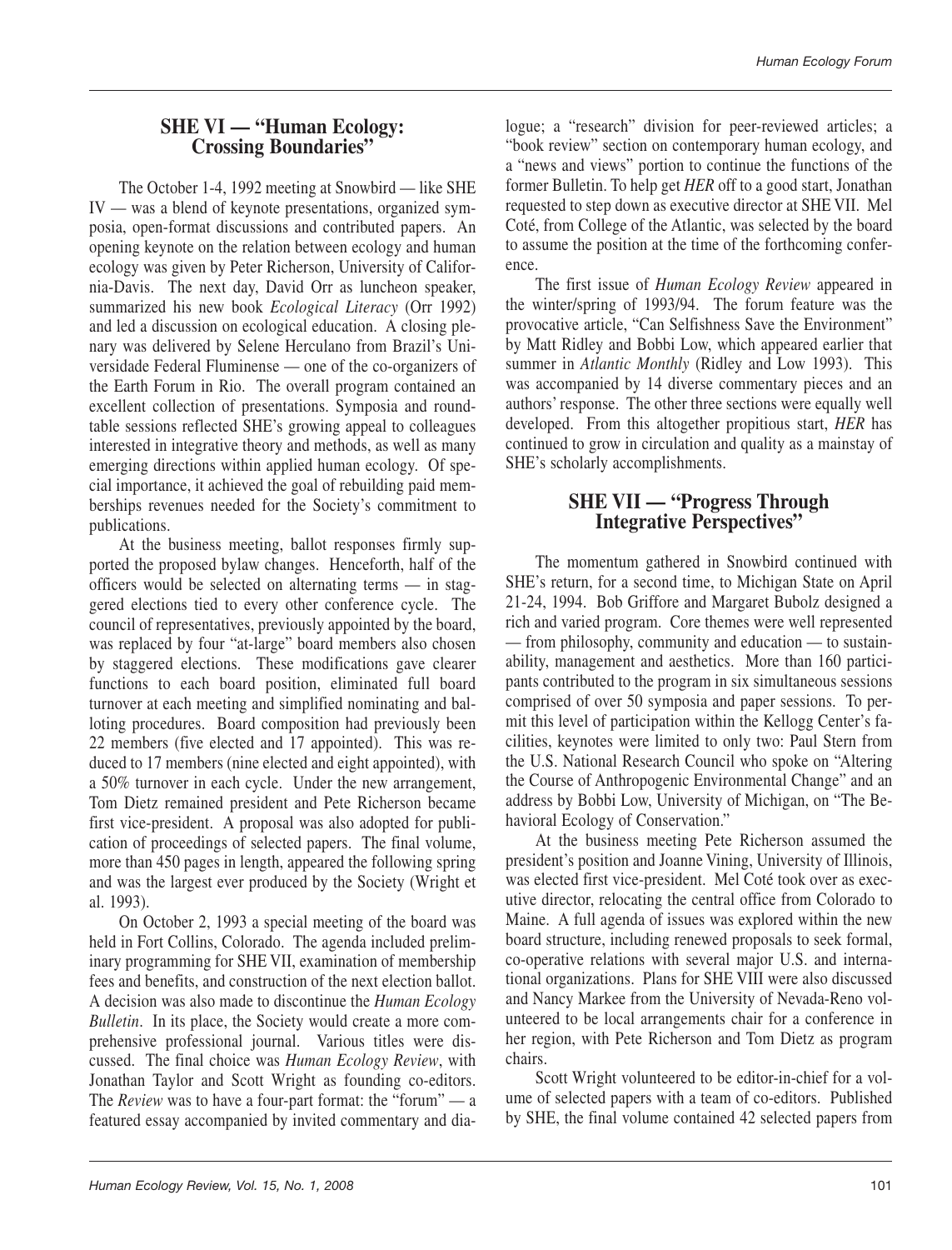the program (Wright et al. 1995). This would be SHE's last conference proceeding. The combined cost of *HER* and separate, conference-based publications was too great. In addition, it was determined that support of *HER's* peer-review processes, greater library circulation, and opportunities for growth were more important. Since then, SHE conference presenters have been invited to submit their papers there.

# **SHE VIII — "Livelihood and Liveability"**

Following the model for SHE VI at Snowbird, another off-season resort was chosen for SHE VIII: The Granlibakken Conference Center on Lake Tahoe. The meeting was set for October 1995. The site was centrally located for west coast driving and had good air access via San Francisco and Reno. Though not as extensive a program as the previous two conferences, the spectacular setting and accommodations supported a uniquely rewarding, retreat-style event. Keynote presentations and follow-up sessions were given by Joel Cohen from Rockefeller University on population issues and his new book, *How Many People Can the Earth Support?* (Cohen 1995) and by Ross Keister from the USDA Forest Service on "Aesthetics and Biodiversity." Regional issues of human ecology were highlighted by Bob Richards from Tahoe Research Center in an after-dinner plenary event.

At the board meeting, Joanne Vining moved to the president's position and Scott Wright was elected as first vicepresident. With Joanne Vining as president, it would have been consistent to have held the next conference at the University of Illinois. But there had not been an east coast meeting since 1986. Mel Coté, executive director, was at College of the Atlantic and fall in Maine is always an attractive venue. So it was decided to go to Bar Harbor again. As noted above, edited proceedings for SHE VIII were no longer to be published.

# **SHE IX — "Local and Global Communities: Complexity and Responsibility"**

The conference adopted a broad, encompassing theme to attract a cross-section of regionally focused and globally relevant presentations. The meeting took place October 15-18, 1997. Keynote speakers included Robert Kates from the National Academy of Sciences, Richard Forman from Harvard University, and Barbara and Francisco Acosta, co-founders of Romero University in El Salvador — a newly-opened institution of human ecology in the battle-scarred mountains of that country. Attendance was strong from across the U.S. as well as internationally, with numerous sessions on community building, sustainability, resource management and regional planning. Interests in newer areas — such as human ecology and the arts, aesthetics, music, poetry and literature — combined the multiple talents of participants. As before, classes were dismissed and the entire college took part in conference events.

In the business meeting at the end of the conference, Scott Wright assumed the presidency, with Thom Meredith as first vice-president. Thom also volunteered to host the next conference at McGill University, his home institution. The organization was back on an 18 month cycle and Montreal represented a small, tentative step back in the direction of SHE's international aims. With excellent international air connections, it promised to be an appealing site in late spring.

Another opportunity for international collaboration was proposed within INTECOL's VIIth International Congress of Ecology for the following summer in Florence, Italy. Key people from human ecology organizations around the world were invited to participate. The symposium was co-sponsored by The Japanese Society for Human Ecology, the Italian Society for Human Ecology, the European Association of Human Ecology and SHE. As had been done at the 1990 IN-TECOL Congress in Yokohama, the VUB Press produced a special volume on human ecology research from 16 diverse places around the globe (Hens et al. 1998).

A transition of the *HER* editorship also began at this time. Jonathan Taylor and Scott Wright had produced the first four volumes with growing success. Linda Kalof from George Mason University assumed the editor position with Volume 5 in the summer of 1998. In 2003 Linda moved to Michigan State University where she has amplified the range of *HER's* thematic issues and continued to expand the journal's subscription base and review board.

## **SHE X — "Living with the Land: Interdisciplinary Research for Adaptive Decision Making"**

The 10th International Conference of the Society for Human Ecology took place in Montreal, May 27-30, 1999 on the MacDonald Campus of McGill University. Hopes for a two-pronged success were met: overall attendance was excellent — the program contained nearly 200 individual presentations; and delegates came from more than 30 countries. A new level of student participation was also achieved and became the occasion for SHE to begin a tradition of awards for the best student papers and posters. Between sessions, the conference was highlighted with keynotes from David Mac-Donald, former Canadian Secretary of State; Peter Brown, director of the McGill School of the Environment; Zena Daysh, executive vice-chair of the Commonwealth Human Ecology Council (CHEC); Shaista Pervaiz, from the Tripartite Community Development Project; and Evan Eisenberg,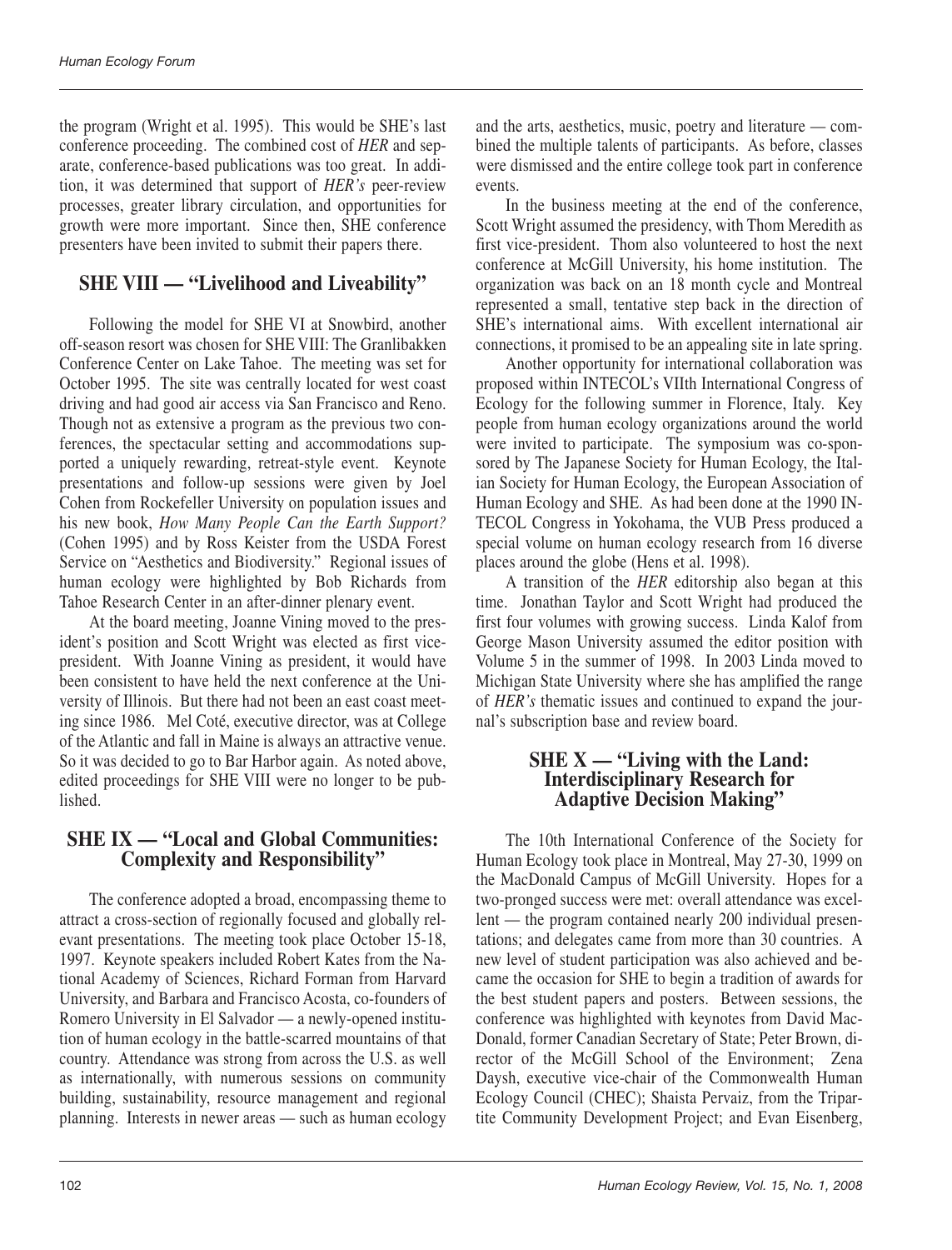noted environmental philosopher and author of *The Ecology of Eden* (Eisenberg 1998). Significant co-sponsorship by local businesses and organizations made for a financially successful and festive result. A productive international forum was also possible, thanks to broad world-wide attendance.

SHE X was a turning point in the use of the internet as a conference organizing tool, simplifying pre-conference interchanges and reducing costly multiple mailings. At the business meeting, Thom Meredith succeeded Scott Wright as president and Jonathan Taylor was chosen as president-elect (first vice-president). Rusong Wang from the Chinese Academy of Sciences — in SHE's third vice-president (international) position — was organizer for an "International Symposium on Strengthening Eco-Environmental Planning and Management" later that fall in China. But due to a mix-up in communications, coupled with the fact that the week-long meeting fell at a difficult time in many people's academic calendars, a wonderful opportunity was regrettably missed by many.

## **SHE XI — "Democracy and Sustainability: Adaptive Planning and Management"**

The venue for SHE XI was a spectacular setting — the Snow King Resort in Jackson Hole, Wyoming. It was found by Jonathan Taylor who also volunteered to chair the conference planning committee. As we had discovered with SHE VI (Snowbird) and SHE VIII (Lake Tahoe), off-season resorts were pleasant alternatives to academic environments. The relaxed atmosphere, attractive facilities and modest costs were a good combination.

The conference was held October 18-22, 2000. Building on discussions at McGill, the meeting explored more fully the interrelationships between democratic institutions and ecosystem sustainability — with emphases on participatory decision making, stakeholder methodologies and collaborative planning. Keynoters were: Thomas Casadevall, regional director of the U.S. Geological Survey; Robert Keiter, University of Utah and the Wallace Stegner Center; and Bonnie McKay, College of Human Ecology at Rutgers University. Expanding on ideas from Montreal, the program explored a circle of new areas for human ecology — business, trade, global economics and patterns of consumption. Emerging ideas from these discussions were gathered into an outline for new directions at future conferences. The relative remoteness of Jackson Hole was overcome by the ease of flying to Salt Lake City and car-pooling. While attendance was less than in Montreal, it was nonetheless substantial and diverse. International participants came from Europe, Asia, South America and even Africa. The flavor of the varied presentations and discussions was captured in a volume of abstracts and notes, edited by Jonathan Taylor and Lori Shelby.

Jonathan assumed the presidency at the SHE XI business meeting and Eva Ekehorn became president-elect. Mel Coté — who had been executive director since Jonathan began as founding co-editor of *Human Ecology Review* — was about to retire as administrative dean at College of the Atlantic. In the board meeting I was nominated to succeed him, thereby maintaining the Society's central office at COA. It was also decided to return once more to Michigan State University. MSU's College of Human Ecology was planning the Fourth Beatrice Paolucci Symposium — in memory of the long-time faculty member, scholar, and international leader in human ecology. Several SHE members had attended earlier Paolucci Symposia. With added support from the university, it promised to be a fitting collaboration as well as an opportunity to explore together the world-changing issues of global business, human consumption and ecological sustainability.

# **SHE — XII: A Hole in Time**

Eva Ekehorn — along with Michigan State's Mary Andrews, Bob Griffore and Dean Julia Miller — began planning the jointly sponsored program. The goals of combining SHE XII and the Paolucci Symposium worked smoothly throughout the spring and summer of 2001. An integrated call for participation went out under the title: "Personal, Social and Corporate Responsibility in a Common World," with a conference date set for April 3-6, 2002. As before, SHE began negotiations on a contract with the Kellogg Center for meeting rooms and accommodations. The deadline for submission of program proposals was September 10, 2001. The next day was 9/11. (The irony of the intersection of hopes for a common world and the events of that day was not unnoticed.)

Planning for the Paolucci Symposia continued. But with deep regrets SHE was forced to withdraw. In the months following 9/11 there was widespread uncertainty about air travel, along with a severe tightening of regulations on international participation. As it turned out, air travel security systems were put in place sooner than expected, though there was little assurance at the time that attendance by SHE members would be sufficient to offset projected costs. The impending decision by the U.S. to invade Iraq had a further cooling effect on international travel and made visas additionally difficult to obtain.

The Paolucci Symposium was conducted as scheduled on the first weekend of April 2002, albeit with a somewhat shortened program. In keeping with plans, it held to initial business themes and featured keynote presentations from Michael Crooke, CEO of Patagonia; Kevin Burke from Mc-Donough and Associates; and Paul Murphy, senior executive of Herman Miller Inc. Some members of SHE were able to attend, present papers, and contribute to panels and roundta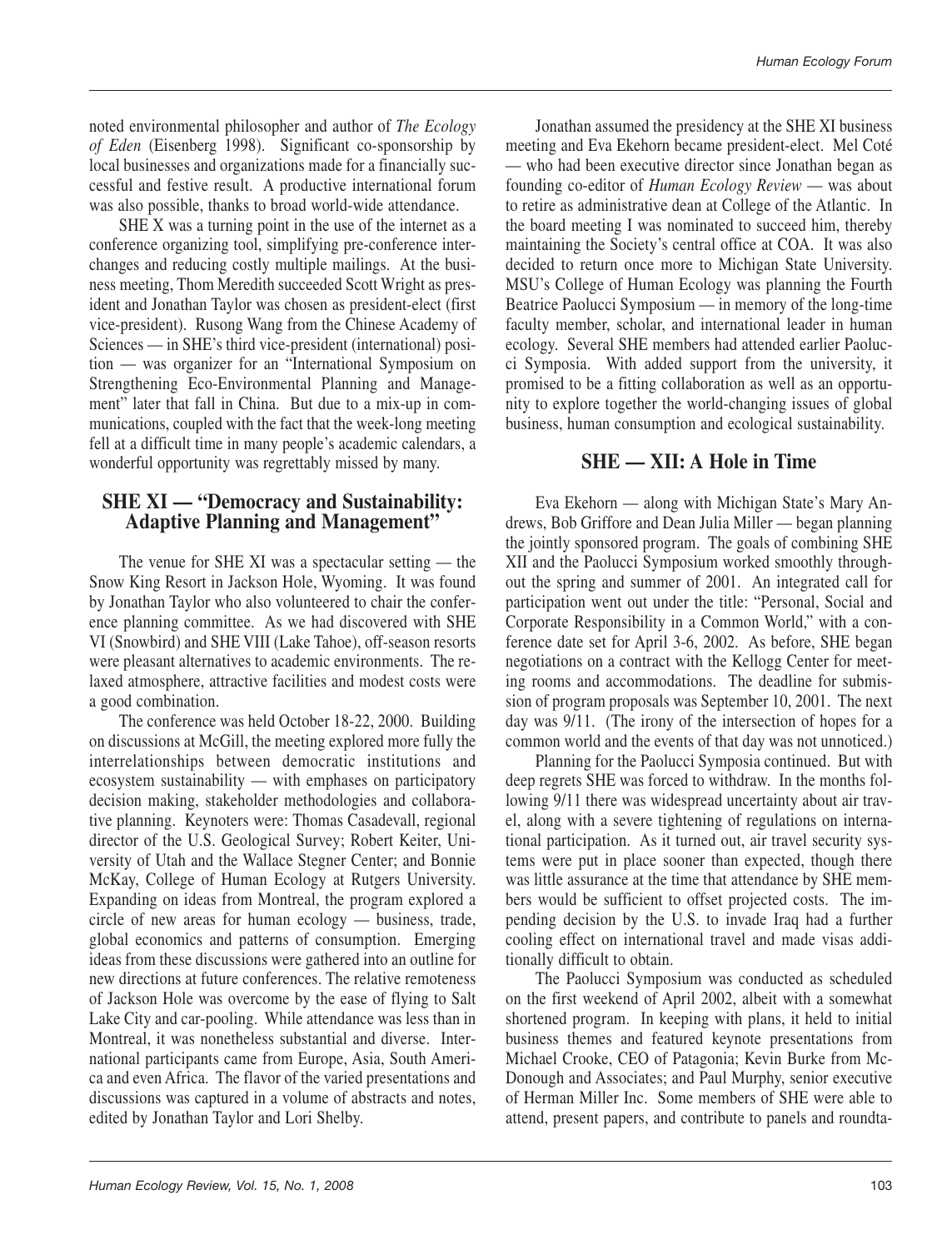bles along with attendees from a dozen countries. But SHE's withdrawal entailed a significant loss of momentum and income.

In the absence of a regular meeting, the business of SHE's board had to be conducted via internet and phone conferences. One proposal for maintaining membership was to hold regional meetings that would not require air travel. But only one was planned and executed. It was hosted by the Antioch New England Graduate School in Keene, New Hampshire on April 19-20, 2002 with the theme "Sustainable Community Development." As they had done at Michigan State, it sought to retain the business/global theme. Keynote presentations were given by Mac McCabe and Jay Friedlander, president and vice-president of the O'Naturals food chain and by Tom Dietz, who featured the newly released book from the National Academy Press: *The Drama of the Commons* (Ostrom et al. 2002). Copies of this volume were subsequently made available to SHE members at a reduced rate. Although attendance was modest compared to regular conferences, the Antioch meeting did generate sufficient funds to cover shortterm *HER* publication costs. It also showed that regional, scaled-down events could be another way to meet members' needs to share ideas.

Eva Ekehorn was to assume the presidency at the SHE XII business meeting at Michigan State. But in the absence of a formal meeting, it was decided to delay the transition until the next major conference was possible. Eva and Jonathan attempted to maintain SHE's international profile in conjunction with the International Symposium on Society and Resources Management meeting in Sardinia, Italy later that year in October. Eva was also able to represent the Society at the "Eco-Cities Meeting" in Shenzen, China in August — co-chairing a two-day session on "Human Ecology and Capacity Building for Eco-culture." It was therefore with great delight when Francisco May volunteered to host and organize a second attempt at SHE XII for February 2004 in Mexico. It would be three and a half years since the Jackson Hole meeting. The Society needed a new stimulus for a significant gathering and for rebuilding membership.

## **SHE XII — Starting Over Again: "Tourism, Travel and Transport: A Human Ecological Perspective on Human Mobility"**

The opportunity for a meeting in Mexico was ideal. SHE's first conference, back in 1981, had been scheduled for Mexico. There would be economical air travel from all places, and additionally, visa and travel constraints for members without U.S. passports were obviated. Francisco was in SHE's third vice-president position at the time. He was also president of the Universidad Autonoma de Quintana Roo (UQRoo). The university was opening a new campus in Cozumel, an area ideally suited for examining the mixed influences of rapid development, eco-tourism, ecological protection and globalization.

The meeting was convened February 18-20, 2004. With support from the university — and superb on-site planning by UQRoo faculty — an exciting, collaborative program in a delightful setting was created. Francisco's success at raising additional support offset many of the administrative and facilities costs, including simultaneous, English-Spanish translation for all sessions. The opening keynote address, delivered by Francisco, was followed by a three-day program of symposia and contributed papers. Additional keynotes were given by Carlos Hernandez Blanco, Mayor of Cozumel Island; Napoleon Wolanski from the Center for Scientific Research and Postgraduate Studies (CINVESTAV), Mexico; and Rusong Wang, Chinese Academy of Sciences (in absentia). Many students — from Mexico, the U.S. and elsewhere — contributed papers and poster sessions, after which students' awards were conferred. The meeting yielded a substantial influx of new members from Mexico and was a significant step towards reestablishing SHE's international network. Conference abstracts were available for all participants on CD-Roms.

The success of the Cozumel meeting brought renewed vitality. After a nearly two-year delay, Eva Ekehorn became SHE's eleventh president and John Anderson, from College of the Atlantic, was elected as the new first vice-president. To maintain momentum, Scott Wright offered once again to arrange for a conference in Salt Lake City. As a major airline hub, Salt Lake was a proven locus for easy U.S. and international travel.

Though this would officially be the 13th meeting of the Society, it was also recognized as a way to highlight the 20th anniversary of SHE's first meeting in Maryland in 1985. Therefore, it was decided to name it as such. (Though it may appear so, it did not have to do with superstitious thinking.) A strong conference committee formed, led by Scott, Eva, Bob Griffore, John Anderson, and Dale Blahna from Utah State. Barbara Carter — who began as executive assistant to SHE with Mel Coté — also joined along with myself. We were especially fortunate to have Sean Berg, a hard working and computer-savvy COA student, accept the job as SHE's network coordinator.

## **20th Anniversary Conference (SHE XIII) — "Human-Environment Interactions: Research and Practice"**

This second Salt Lake conference set a wide-reaching, general theme: "Human-Environment Interactions: Research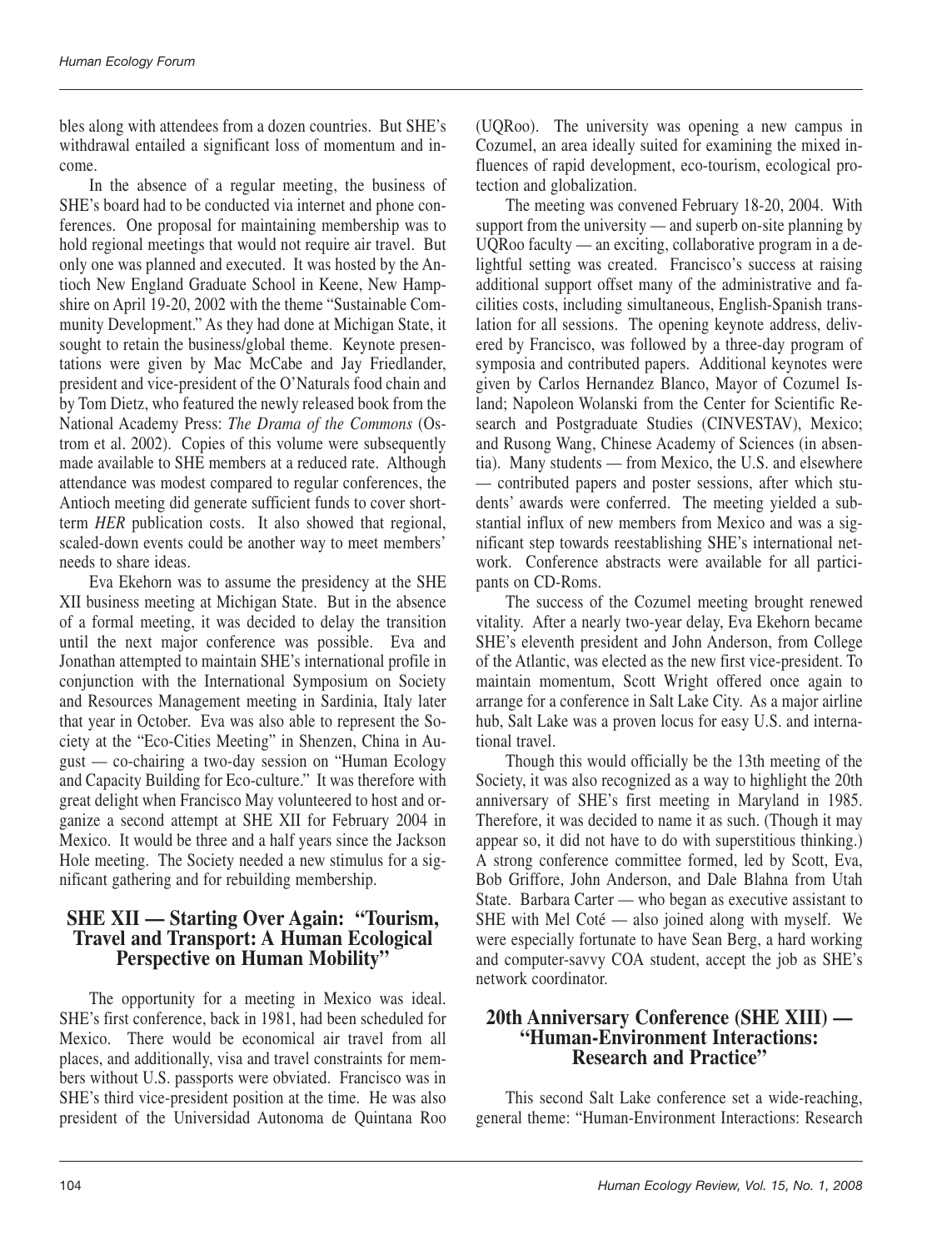and Practice" for an October 13-16, 2005 meeting. The board was aware of the continuing need for broad participation and membership development. It was hoped that an 'open agenda,' as before, could induce new and unanticipated proposals. The initial call for participation highlighted a dozen or so interdisciplinary tracks and sub-themes selected from past conferences, which were demonstrated to be effective. An invitation to contribute additional tracks and sessions was welcomed, and a diverse range of statements of intention was received.

Scott and Dale Blahna managed to attract significant financial sponsorship from several sources which enhanced special events. This established a new peak for SHE revenues. A shared inter-institutional, Group Wise account was created for managing inquiries, submissions and replies. This allowed common access among members of the conference committee. Scott and Sean built a matrix of participants' emails and submissions that was always up-to-date and readily shared with the rest of the conference committee. This interactive system made shaping the program and staying on task much easier than prior conferences. The combination of multi-site electronic access and regularly scheduled phone conferences by the committee was a major advance, both for building the program and with post-conference follow-up. For the first time, there was almost no use of standard mail — and thus a major cost savings. The final program, beautifully designed and illustrated by Scott, was the most elaborate SHE had ever done.

The meeting was punctuated by keynotes from: Ross "Rocky" Anderson, Mayor of Salt Lake City; Carolyn Merchant, University of California-Berkeley; Bruce Babbit, former Secretary of the Interior; Ian Douglas, University of Manchester, UK and chairman of the board of the Commonwealth Human Ecology Council (CHEC); and Mark Bekoff, University of Colorado. Between plenary sessions, there was a packed agenda of symposia, paper sessions and roundtables. All together, it was a terrific 20th anniversary of the Society's first gathering that fully reestablished SHE's interdisciplinary and international founding aims.

At the board meeting in Salt Lake City, a proposal was put forth that the Society should attempt an annual rather than the customary 18-month meeting cycle. John Anderson, incoming president, offered to host the next meeting in 12 months at College of the Atlantic. Alpina Begossi, newlyelected first vice-president, volunteered to follow one year later in Rio de Janeiro. The shortened cycle meant a rapid start up for SHE XIV. With John, Barbara Carter, Sean Berg and myself all working together in Bar Harbor — the goal seemed achievable.

#### **SHE XIV — "Interdisciplinary Integration and Practice: Reconciling Humans and Nature"**

The SHE XIV conference took place October 18-21, 2006. It coincided with the appointment of a new COA president, David Hales, who welcomed participants at the opening ceremony, along with Sam Hamill, chairman of COA's board of trustees and John Anderson, SHE president. The event had full institutional support. As before, classes were dismissed with students and faculty incorporating conference presentations into their course syllabi. Keynoters included: William Ginn, businessman-turned-conservation-practitioner from the Nature Conservancy; William McDonough, renowned architect and designer; June LaCombe, environmental educator and artist; Robert Kates, editor of *Environment Magazine* and pioneer of sustainability science; Richard Levins, Harvard University professor of ecology and human ecology; and Lizzie Grossman, environmental writer and author of *High Tech Trash* (Grossman 2006).

The program was organized across seven simultaneous sessions of symposia, roundtables and paper sessions. Several multi-session symposia ran throughout the program on education, philosophy, legal issues, marine resources and management, conservation psychology, sustainability, economics and business — including special sessions co-sponsored by the Ecological Society of America (ESA). Workshops on human ecology and the arts, music and writing were well-attended, with lively exchanges. A banquet of lobster and evening entertainment added to the peak of fall foliage celebration. As an application of the college's policy on sustainability practices, funds for carbon emission offsets for all participants' travel were invested in a green energy savings account for renewable energy sources.

At the business meeting, overall reactions to an annual meeting cycle were positive. Alpina Begossi, incoming president, therefore set the date for SHE XV one year away, October 4-7, 2007 in Rio de Janeiro, Brazil. A working theme of "Local Populations and Diversity in a Changing World" was selected. Gene Myers from Huxley College of the Environment at Western Washington University was elected first vicepresident. SHE also made a commitment to co-sponsor the upcoming Ecosummit 2007 meeting in Beijing, China in May 2007. In addition, tentative plans were laid for two more conferences after Rio, one to be hosted by Huxley College in Bellingham, Washington, and another at Manchester University in the UK. The latter was proposed as a global congress, modeled after the multi-organizational format used in Gothenburg (SHE V) in 1991. Taken together, this would become SHE's longest planning horizon — a celebration of its first quarter century and a promising commitment to the future.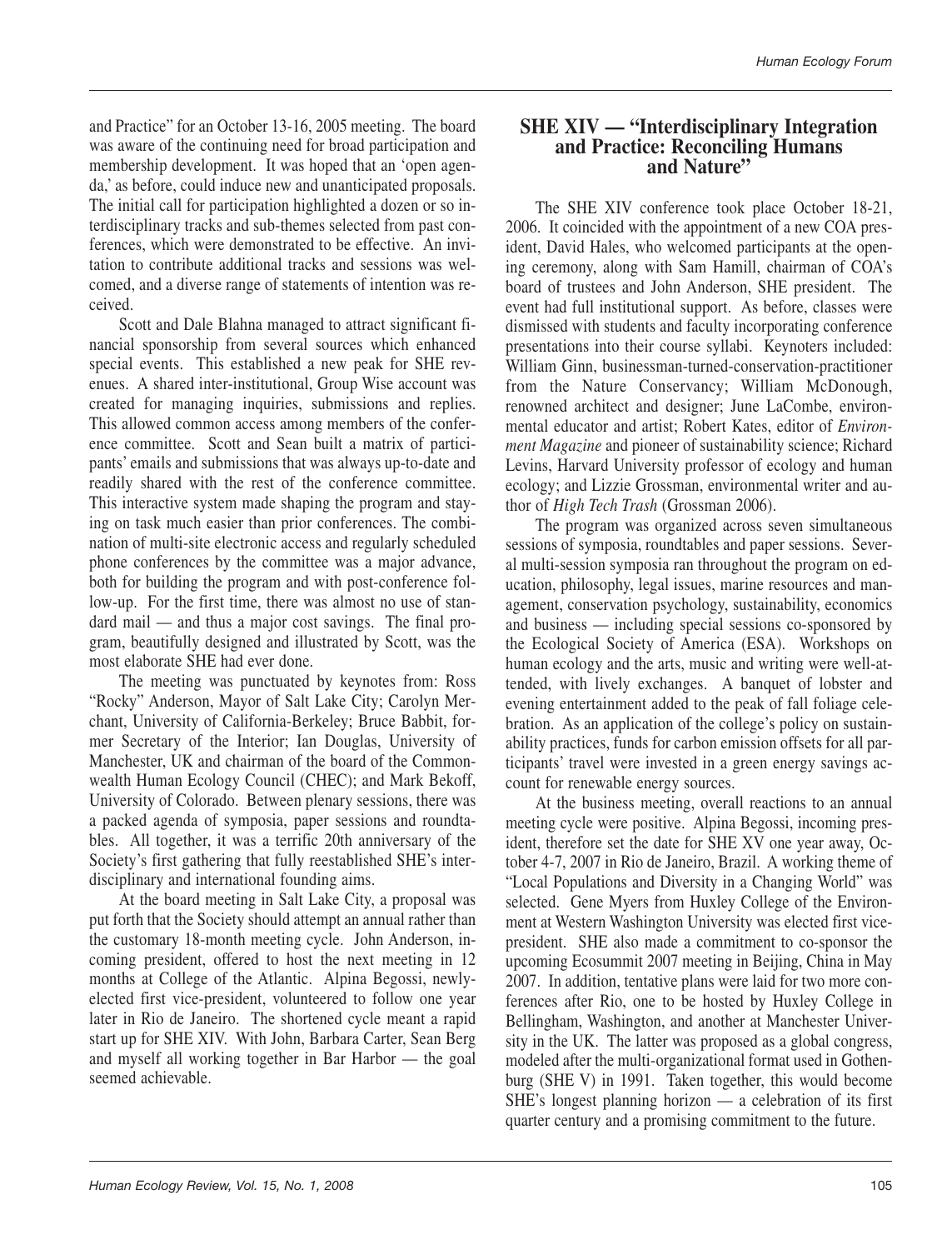# **Looking Back**

If human ecologists wore special vestments, some have surely earned their ribbons and braids. Among SHE's founders, the indisputable leaders would be Frederick Sargent, Wolfgang Preiser, Guido Francescato and Gerald Young. Without their initiative and dedication nothing could have happened. Anyone who has served as president or chair of a conference deserves an accolade as well. Attending every meeting of the Society might fetch longevity merits for Eva Ekehorn and me. Tom Dietz, Jonathan Taylor and Scott Wright have likewise made huge contributions since SHE II. Linda Kalof's leadership and continuing dedication to *Human Ecology Review* is especially laudable.

|                                             | Table 1. Society for Human Ecology — Past-Presidents, |
|---------------------------------------------|-------------------------------------------------------|
| Publication Editors and Executive Directors |                                                       |

| <b>Presidents</b>     |           | Editors                    |           |
|-----------------------|-----------|----------------------------|-----------|
| Frederick Sargent     | 1981-1982 | Human Ecology Bulletin     |           |
| Wolfgang F.E. Preiser | 1982-1986 | Richard J. Borden          | 1985-1987 |
| Richard J. Borden     | 1986-1988 | M. Suzanne Sontag/         | 1987-1990 |
| Gerald L. Young       | 1988-1990 | <b>Richard Hurst</b>       | ,,<br>,,  |
| M. Suzanne Sontag     | 1990      | Gerald L. Young/           | 1990-1993 |
| Thomas Dietz          | 1990-1994 | Greg A. Guagnano           |           |
| Peter Richardson      | 1994-1995 | Human Ecology Review       |           |
| Joanne Vining         | 1995-1997 | Jonathan Taylor            | 1993-1998 |
| Scott D. Wright       | 1997-1999 | Scott D. Wright            | 1993-1996 |
| Thomas Meredith       | 1999-2000 | Linda Kalof                | 1998-     |
| Jonathan Taylor       | 2000-2004 | <b>Executive Directors</b> |           |
| Eva Ekehorn           | 2004-2005 | Guido Francescato          | 1981-1988 |
| John G. Anderson      | 2005-2006 | Jeremy Pratt               | 1988-1990 |
| Alpina Begossi        | 2006-2007 | Jonathan G. Taylor         | 1990-1994 |
| Eugene Myers          | 2007-     | Melville P. Coté           | 1994-2000 |
|                       |           | Richard J. Borden          | 2000-     |

The list should further include recipients of SHE's 'distinguished contribution' award — many of whom are acknowledged above. Among them are past officers, directors, and at-large board members; members of the editorial boards for *HER* and SHE conference volumes; and, of course, our many partners and counterparts from cooperating organizations. They have supported and rendered continuity to SHE's growth and successes. All who have attended these events, made presentations, written articles or read SHE's publications are a part of this history as well. In sum, several thousand people have lent their efforts over the past quarter century.

As noted at the outset, the social dimensions of SHE's history are mainly highlighted by this chronicle. There is, of course, much more to the story. The combined literature of human ecology stimulated by the activities described herein is extensive. A full listing of all conference programs and contents of *Human Ecology Review* can be found on SHE's website: www.societyforhumanecology.org. A recent internet search shows over 100 human ecology institutions and organizations worldwide. The list goes on, but the point is that human ecology really has 'come of age' and found a place in the world. Slowly perhaps — often against the odds — but nevertheless, something significant does now stand where once there were only hopes.

# **Whither SHE Goes...?**

*Human Ecology will be healthiest perhaps when it is running out in all directions....* Paul Shepard (1967)

SHE's founders knew what they were striving to do would be difficult and counter to mainstream traditions. The landscape of knowledge is replete with roadblocks. Every campus map discloses its segregation. Each discipline has a home territory, architecturally walled off as its own domain. Some of the fiercest barriers divide adjacent fields. It is little wonder that interdisciplinary pursuits have struggled to secure a place in modern universities. These are the obstacles the founders of the Society for Human Ecology confronted. They still remain. It is unlikely they will ever disappear.

Human ecology makes no claim that pursuit of specialized knowledge is misdirected. Its intention is not to condemn or undo academic disciplines. Focused attention is essential to many types of rigorous investigation and discovery. While the cultures of disciplinary practice can appear reductionistic or self-referential, every sub-field does make advances and contributes to knowledge. Still, irrespective of established propensities to carve life into ever smaller pieces in order to make sense of it — there is more to an authentic understanding of the world.

In his plenary lecture at SHE VIII Joel Cohen likened academic pursuits to flying — by comparing two kinds of pilots. Stunt pilots, he noted, are dramatic acrobats. They can captivate an audience, after which they return to their home field. The other kind of pilot takes off for distant headings. They take wing with different reasons: to discover new places, to build connections, to bring the world together. Cohen's metaphor avows the distant reckoning. Though convention may pull most back to familiar ground, there will always be some who must test their wings on new horizons.

A human ecology perspective reminds us that we really are part of a complex living world. It seeks new relations not instead of disciplinary ones, but in addition to them. Its interdisciplinary mandate invites crossing boundaries. This requires a different kind of imagination, in pursuit of fresh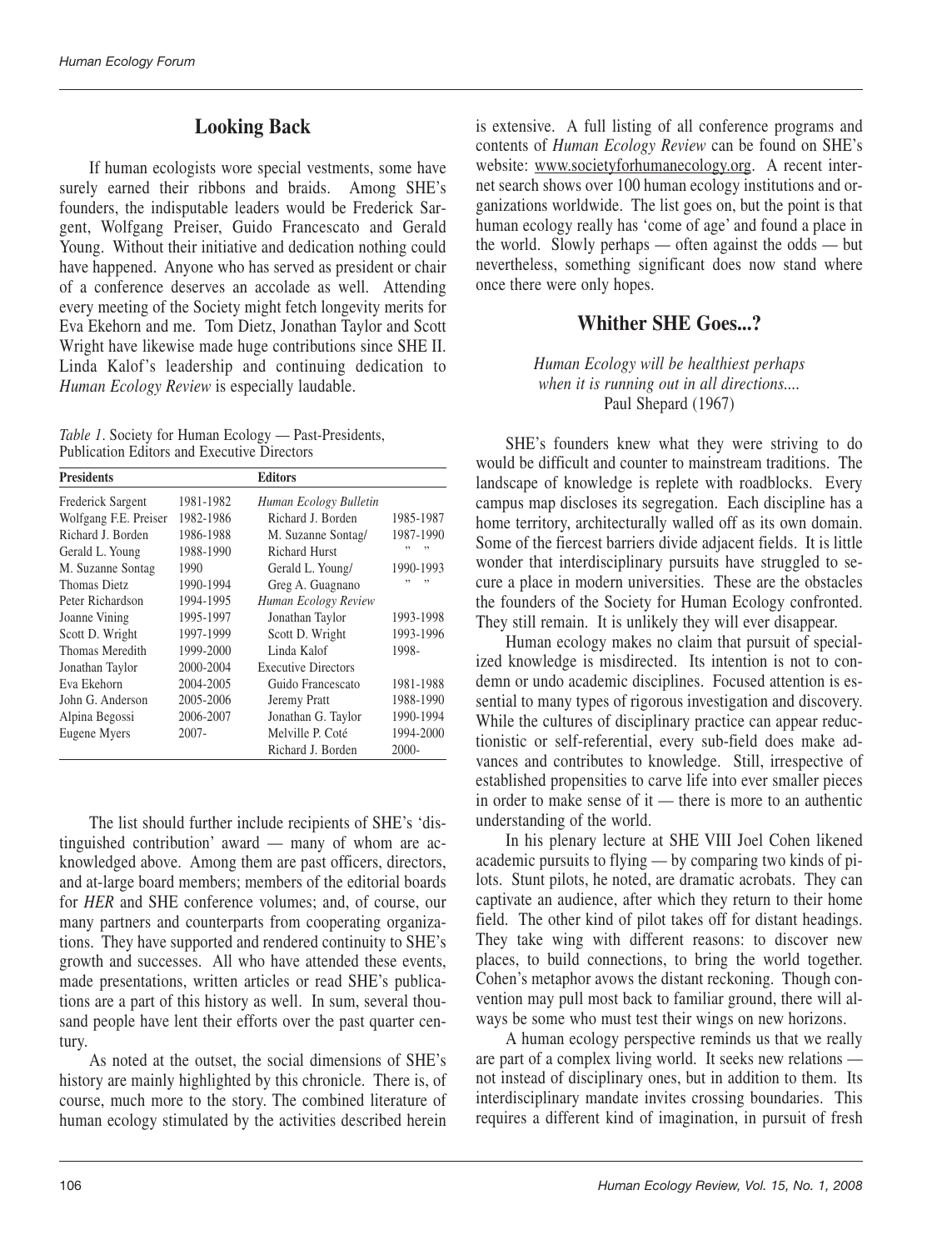combinations of ideas. Its aim, as Alfred North Whitehead (1951) once put it, is "wider points of view." Whenever someone leaves the comfort of a familiar world view, it is a first step towards human ecology. There may not be many who do so — but always enough, we trust, to carry its future.

## **Endnotes**

- 1. I wish to thank Eva Ekehorn and Jonathan Taylor for their helpful comments on the initial draft of this manuscript.
- 2. Author to whom correspondence should be directed: E-mail: rborden@coa.edu
- 3. There is some dispute as to whether Haeckel was indeed the first to use this term; see for example, Knight 1965, 8.
- 4. This section is drawn from the "Presidential Opening Comments" by myself at SHE's 3rd International Conference, October 7-9, 1988 in San Francisco: "The Making of Human Ecology: SHE's First Ten Years."
- 5. I am indebted to Wolfgang F.E. Preiser, SHE's second president, for our many discussions about the founding of SHE, and for an overview of the early background and details of SHE's founding that appeared as a "Letter from the President" in *Human Ecology Bulletin* 1986, 3, 1-4.

#### **References**

- Bernis, C. and M. Sandin. 1987. *Prospecting Human Ecology*. Madrid: Universidad Autonoma de Madrid.
- Bews, J.W. 1935. *Human Ecology*. London: Oxford University Press.
- Borden, R. J. 1984. *Directory of Human Ecologists*. College Park, MD: Society for Human Ecology.
- Borden, R.J., J. Jacobs and G.L. Young (eds.). 1985. *Human Ecology: A Gathering of Perspectives*. College Park, MD: Society for Human Ecology.
- Borden, R.J., J. Jacobs and G.L. Young (eds.). 1988. *Human Ecology: Research and Applications*. College Park, MD: Society for Human Ecology.
- Borden, R.J. and J. Jacobs. 1989. *International Directory of Human Ecologists.* Bar Harbor, ME: Society for Human Ecology.
- Bressler, J.B. 1966. *Human Ecology*. Reading, MA: Addison-Wesley.
- Brown, M. 1993. Home economics as human ecology. In M. Brown, *Philosophical Studies of Home Economics in the United States: Basic Ideas by which Home Economists Understand Themselves*, 275-359. East Lansing, MI: Michigan State University Press.
- Cohen, J. 1995. *How Many People Can the Earth Support?* New York: Norton and Co.
- Darwin, C. 1859. *On the Origin of Species by Means of Natural Selection.* London: Murray
- Daysh, Z., M. Carley, E. Ekehorn, K. Phillips-Howard, and R. Waller (eds.). 1991. *Human Ecology, Environmental Education and Sustainable Development: Report on the Ninth Commonwealth Conference on Development and Human Ecology*. London: Commonwealth Human Ecology Council.
- Eisenberg, E. 1998. *The Ecology of Eden*. New York: Knopf.
- Ekehorn, E. 1992. International directory of organizations in human ecology. *Humanekologi* 11, 4, 5-16. (Also in Human Ecology Bulletin 1992, 8, 51-71)
- Glaeser, B. (ed.). 1989. *Humanökologie*. Opladen, Germany: Westdeutscher Verlag.
- Grossman, E. 2006. *High Tech Trash: Digital Devices, Hidden Toxics and Human Health*. Washington, D.C.: Island Press.
- Gudynas, E. and R. Xalambri (eds.). 1992. *Actas del Primero Congreso Latino Americano de Ecologia.* Montevideo, Uruguay: CIPFE.
- Haeckel, E. 1866. Generelle Morphologie der Organismen. Berlin: G. Reimer.
- Hansson, L.O. and B. Jungen (eds.). 1992. *Human Responsibility and Global Change*. Göteborg, Sweden: University of Göteborg.
- Hens, L., R.J. Borden, S. Suzuki and G. Caravello (eds.). 1998. *Research in Human Ecology: An Interdisciplinary Overview*. Brussels, Belguim: Vrije Universiteit Brussel (VUB) Press.
- Hubendick, B. 1985. *Människoekologi*. Malmö, Sweden: Gidlunds.
- Huib, E. (ed.). 1994. *Pathways to Human Ecology: From Observations to Commitment.* Bern, Switzerland: P. Lang.
- Knight, C.B. 1965. *Basic Concepts of Ecology*. New York: MacMillan.
- Machado, P.A. 1985. *Ecologia Humana*. Sao Paulo, Brazil: Cortez.
- Marten, G.G. 2001. *Human Ecology: Basic Concepts for Sustainable Development.* Sterling, VA: Earthscan.
- McDonnell, M.J. and S.T. Pickett. 1993. *Humans as Components of Ecosystems: The Ecology of Subtle Human Effects and Populated Areas.* New York: Springer-Verlag.
- Miller, J.R., R.M. Lerner, L.B. Schiamberg and P.M. Anderson. 2003. *Encyclopedia of Human Ecology*. Santa Barbara, CA: ABC-CLIO.
- Nathawat, G.S., Z. Daysh and G.J. Unnithan (eds.). 1985. *Human Ecology: An Indian Perspective*. Jaipur, India: Indian Human Ecology Council.
- Orr, D.W. 1992. *Ecological Literacy: Education and the Transition to a Postmodern World*. Albany, NY: SUNY Press.
- Ostrom, E., T. Dietz, N. Dolsak, P.C. Stern, S. Stonich, and E.U. Weber (eds.). 2002. *The Drama of the Commons.* Washington D.C.: National Academy Press.
- Polunin, N. and J.H. Burnett. 1990. *Maintenance of the Biosphere*. (Proceedings of the 3rd International Conference on Environmental Future — ICEF). Edinburgh: University of Edinburgh Press.
- Pratt, J., G.L. Young and J. Jacobs. 1990. *Human Ecology: Steps to the Future*. Sonoma, CA: Society for Human Ecology.
- Preiser, W.F.E. 1986. A letter from the president. *Human Ecology Bulletin* 3, 1-4.
- Quinn, J.A. 1950. *Human Ecology*. New York: Prentice-Hall.
- Ridley, M. and B.S. Low. 1993. Can Selfishness Save the Environment? *The Atlantic Monthly*, 272, 3, 76-86.
- Sargent, F. (ed.). 1974. *Human Ecology*. New York: American Elsevier.
- Shepard, P. 1967. What ever happened to human ecology? *Bioscience* 891- 894.
- Siniarska, A. and F. Dickinson. 1996. *Annotated Bibliography in Human Ecology*. Delhi, India: Kamla-Raj Enterprises.
- Sontag, M.S., S.D. Wright, G.L. Young and M. Grace, 1991 *Human Ecology: Strategies for the Future*. Ft. Collins, CO: Society for Human Ecology.
- Steiner, D. and M. Nauser (eds.). 1993. *Human Ecology: Fragments of Anti-fragmentary Views of the World*. London and New York: Routledge.